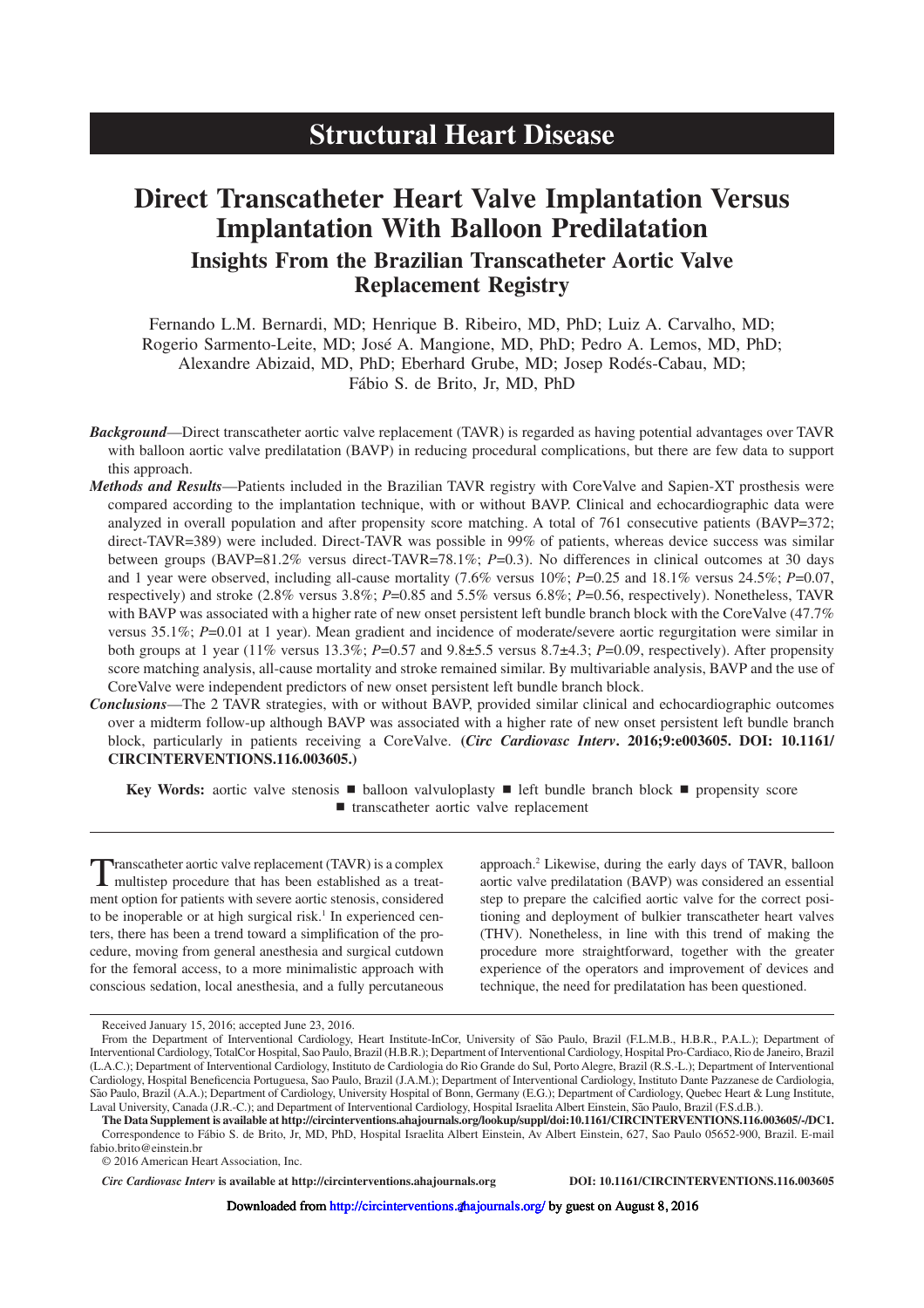## **WHAT IS KNOWN**

- There is a global trend toward simplification of the transcatheter aortic valve replacement (TAVR) procedures, moving to a more minimalistic approach.
- Direct-TAVR without balloon aortic valve predilatation (BAVP) has been regarded as a feasible and apparently safe technique, with theoretical advantages over the standard technique with BAVP.

## **WHAT THE STUDY ADDS**

- Data evaluating TAVR with and without BAVP have been scarce, and the present study is the largest comparing the 2 techniques.
- This study indicates that direct-TAVR is safe and feasible, but presented no procedural, echocardiographic, or clinical advantage over the conventional technique with BAVP, whereas technical challenges were still observed in up to ≈10% of patients.
- However, TAVR with BAVP was associated with a higher rate of new-onset persistent left bundle branch block, particularly in patients receiving a CoreValve.

Direct THV implantation without BAVP has thus been contended as an attractive technique for TAVR procedures, with potential advantages of less manipulation of calcified aortic valve and left ventricular outflow tract, as well as no need for a rapid pacing run for BAVP. Collectively, these factors could finally lead to less procedural complications, with an ensuing reduction in the risk of hemodynamic compromise. These rationales for avoiding BAVP have been highlighted in previous small observational studies showing that direct TAVR without BAVP is feasible and may potentially reduce procedural complications such as stroke and conduction abnormalities.3–5 Nonetheless, the relatively small number of patients/ events, the limited follow-up and the evaluation of a single transcatheter valve system (balloon- or self-expandable) did not allow the precise determination of the real advantages of avoiding BAVP before THV implantation. The objective of the present study was, therefore, to compare the clinical, procedural, and echocardiographic outcomes of TAVR using the conventional technique with BAVP versus the direct approach, without predilatation.

#### **Methods**

#### **Study Population**

This is a substudy of the Brazilian TAVR registry, which is an ongoing national multicenter registry including 819 patients from January 2008 to January 2015. The protocol and main results of the registry have already been published elsewhere.<sup>6</sup> For the present study, only patients with native aortic valve stenosis treated with either the selfexpandable CoreValve (Medtronic, Minneapolis, MN) or a balloonexpandable Sapien XT (Edwards LifeSciences, Irvine, CA) valve were included. A total of 58 patients (7.1%) were excluded because of valve-in-valve procedures (n=31), use of the Innovare (Braile Biomedical, Sao Paulo, Brazil) bioprostheses (n=22), or transapical approach with a Sapien XT device (n=5). Therefore, the final study population comprised 761 consecutive patients from 22 centers.

Patients were divided in 2 groups: the BAVP group, which represented those cases where predilatation was performed in the same procedure before the THV implantation; and the direct-TAVR group, where direct prosthesis implantation was achieved without BAVP. The decision whether to perform BAVP was left to the discretion of the operator and was based on his own experience and perception of the need to prepare the valve before THV implantation. The choice of balloon type and size was individualized according to operators' judgment, but in general the strategy to use undersized balloons for predilatation was encouraged.

## **TAVR Procedures and Data Collection**

Indications for TAVR, device type, and approach were based on the assessment of the Heart Team at each center. Aspirin lifelong (100 mg/d) and clopidogrel (300 mg loading dose and 75 mg/d thereafter for a minimum of 1 month) were routinely prescribed, unless contraindicated. Clinical, procedural, and echocardiographic outcomes were compared between the BAVP and direct-TAVR groups not only within the overall population and according to the type of THV but also after propensity score matching.

The registry utilized a web-based case report form, and remote electronic data monitoring was performed in all cases, to actively search and correct missing and inconsistent information. On-site source documents validation was performed in randomly selected cases including one fifth of the population. Patients were clinically followed up to capture adverse events, defined in accordance with the Valve Academic Research Consortium-2 consensus.7 An independent committee composed of 5 cardiologists and 1 neurologist adjudicated every event in the study. ECG records were obtained from all patients at baseline, immediately after the procedure, and daily until hospital discharge. ECG tracings were analyzed by a cardiologist at each center. New-onset persistent left bundle branch block (NOP-LBBB) was defined as any new LBBB occurring during the hospitalization period after the TAVR procedure that persisted at hospital discharge, including patients who died during the hospitalization period without proven resolution of the LBBB. Each institutional ethics committee approved the study, and patients gave informed consent for participation.

#### **Statistical Analysis**

Categorical variables are reported as n (%). Continuous variables are expressed as mean±SD or median (25th to 75th interquartile range) depending on variable distribution. Group comparisons were performed using the Student *t* test or Wilcoxon rank-sum test for continuous variables and  $\chi^2$  test for categorical variables. After the initial analysis, a propensity score matching, using a one-to-one matching process, was performed to adjust for the intergroup (BAVP versus direct-TAVR) differences in baseline characteristics because of the nonrandomized nature of the study. The variables in the propensity score matching included age, history of coronary artery disease, Society of Thoracic Surgeons Predicted Risk of Mortality score, mean aortic gradient on transthoracic echocardiogram, and type of bioprosthesis (CoreValve or Sapien XT). The maximum difference of propensity score for a match was established at 1%. The analyses of the propensity score–matched pairs were made taking into account the paired data. Comparisons in the propensity score–matched cohort were made with paired tests: Wilcoxon signed-rank test or the McNemar test for binary variables and paired *t* tests for continuous variables. Also, for the comparison of the time-to-event outcomes at 30 days and 1 year, logistic and the Cox regression with frailty models to matched data were used. Univariable and multivariable logistic regression analyses were used to determine the predictors of NOP-LBBB. The variables with a *P*<0.05 in the univariable analyses were included in the multivariable models that were also adjusted for baseline differences between groups (age, history of coronary artery disease, and mean aortic gradient). Also, the performance of post dilatation and the learning curve were taken into account in this analysis. The early experience was represented by patients enrolled in the registry within the first 6 months from the initial experience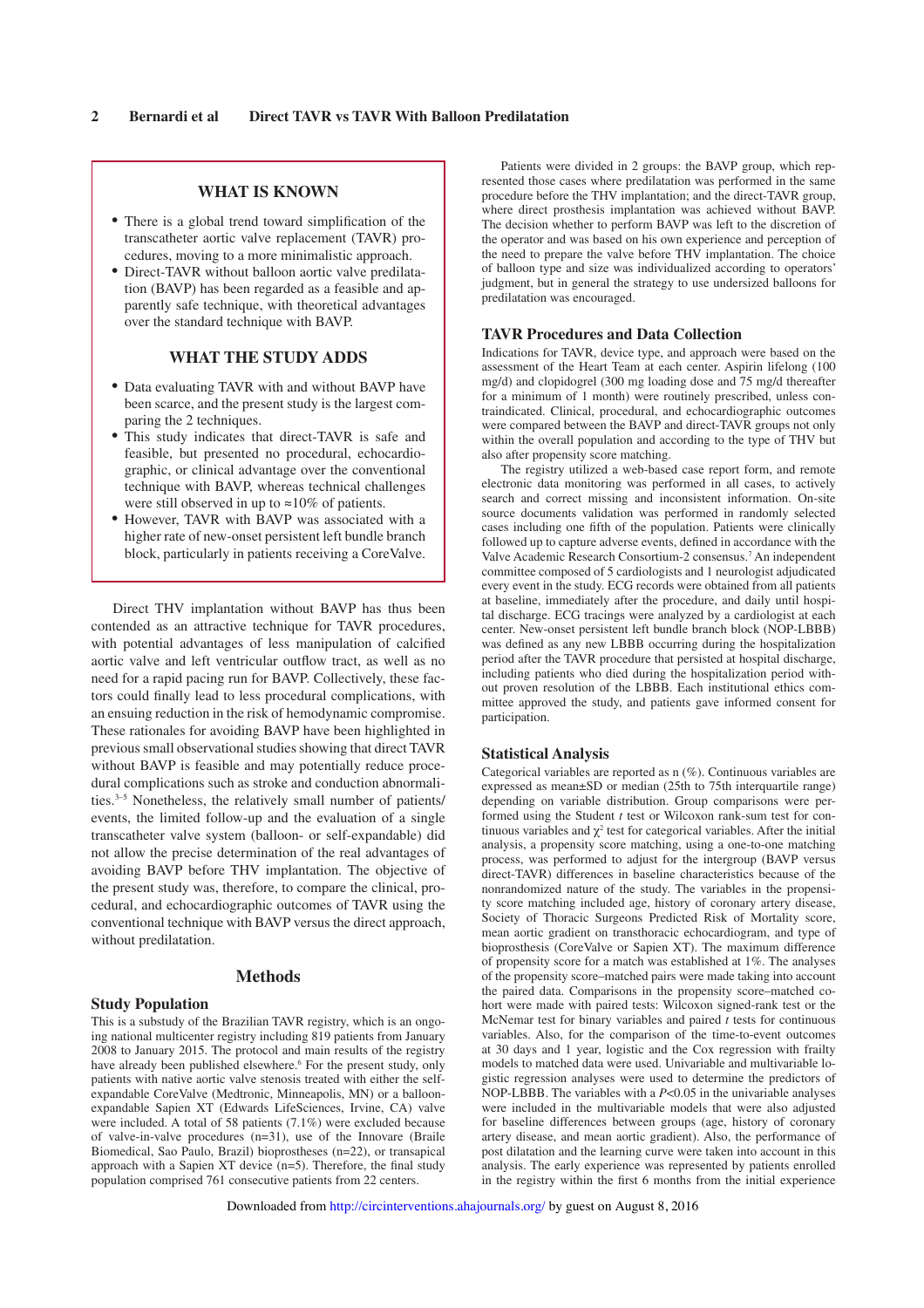at centers with >5 cases, and all patients from centers with ≤5 cases. Clinical event rates at follow-up were presented using Kaplan–Meier estimates, and comparisons between groups were performed using the log-rank test. The results were considered significant with *P*<0.05. Analyses were conducted using the Statistical Package for Social Sciences, version 15.0 (SPSS Inc, IBM, New York).

#### **Results**

#### **Patients and Procedural Characteristics**

Baseline and procedural characteristics of the 761 patients included in the study are shown in Table 1. The mean age was 81.8±7.1 years, and 51.4% of the patients were women. The mean Society of Thoracic Surgery risk score and logistic European System for Cardiac Operative Risk Evaluation were 10.2±7.9 and  $20.0\pm14.4$ , respectively. Mean aortic valve area was  $0.66\pm0.2$  cm<sup>2</sup> with a mean transvalvular gradient of 49.9±15.7 mm Hg. Direct TAVR was performed in 389 (51.1%) patients and TAVR with BAVP in 372 (48.9%). Patients in the direct-TAVR group were younger, more likely to have coronary artery disease, and with lower mean gradient than patients in the BAVP group.

The vast majority of patients underwent TAVR via transfemoral approach (97%), with the use of a CoreValve in 577 (75.8%) and a Sapien XT in 184 (24.2%) patients. In the direct TAVR group, retrograde crossing of the aortic valve with the THV was feasible in all but in 1 (0.3%) case, requiring successful removal of a Sapien XT for predilatation. However,

**Table 1. Clinical, Echocardiographic, and Procedural Characteristics of the Study Population**

|                                      | Overall (n=761) | BAVP (n=372)    | Direct-TAVR (n=389) | PValue  |  |  |
|--------------------------------------|-----------------|-----------------|---------------------|---------|--|--|
| <b>Clinical variables</b>            |                 |                 |                     |         |  |  |
| Age, y                               | $81.8 \pm 7.1$  | $82.4 \pm 7$    | $81.2 \pm 7.2$      | 0.02    |  |  |
| Male sex                             | 370 (49)        | 169 (45)        | 201 (52)            | 0.08    |  |  |
| $NYHA$ class $\geq$ III              | 617 (81)        | 300(81)         | 317 (81.5)          | 0.77    |  |  |
| Diabetes mellitus                    | 242 (32)        | 111 (30)        | 131 (34)            | 0.26    |  |  |
| <b>COPD</b>                          | 143 (19)        | 60 (16)         | 83 (21)             | 0.07    |  |  |
| Coronary artery disease              | 442 (58)        | 196 (53)        | 246 (63)            | 0.003   |  |  |
| Previous CABG                        | 135 (18)        | 65 (17.5)       | 72 (18.5)           | 0.71    |  |  |
| Atrial fibrillation                  | 98 (13)         | 44 (12)         | 54 (14)             | 0.40    |  |  |
| Previous pacemaker                   | 76 (10)         | 32(9)           | 44 (11)             | 0.21    |  |  |
| Previous RBBB                        | 75 (10)         | 45 (13)         | 30(8)               | 0.08    |  |  |
| Peripheral vascular disease          | 125 (16)        | 59 (16)         | 66 (17)             | 0.68    |  |  |
| Pulmonary hypertension               | 159 (21)        | 76 (20)         | 83 (21)             | 0.76    |  |  |
| <b>Previous BAV</b>                  | 48 (6)          | 19(5)           | 29(7.5)             | 0.18    |  |  |
| Logistic EuroSCORE, %                | $20 + 14.1$     | $20.2 \pm 13.4$ | $19.7 + 15.2$       | 0.65    |  |  |
| STS-PROM score, %                    | $10.2 + 79$     | $9.6 + 7.2$     | $10.7 + 8.4$        | 0.05    |  |  |
| eGFR, mL/min                         | $48.5 \pm 22.2$ | $48.7 \pm 22.4$ | $48.9 + 22$         | 0.91    |  |  |
| Echocardiographic variables          |                 |                 |                     |         |  |  |
| LVEF, %                              | $58.5 \pm 14.4$ | $59.7 \pm 14.7$ | $57.9 + 15$         | 0.09    |  |  |
| Mean aortic gradient, mm Hg          | $49.9 \pm 15.7$ | $52.6 \pm 16.2$ | $47.3 \pm 14.7$     | < 0.001 |  |  |
| Aortic valve area, cm <sup>2</sup>   | $0.66 \pm 0.2$  | $0.65 \pm 0.17$ | $0.67 + 0.2$        | 0.13    |  |  |
| Moderate/severe aortic requrgitation | 81 (13)         | 34(11)          | 47 (15)             | 0.18    |  |  |
| Procedural characteristic            |                 |                 |                     |         |  |  |
| Approach                             |                 |                 |                     | 0.60    |  |  |
| Transfemoral                         | 738 (97)        | 362 (97)        | 376 (97)            |         |  |  |
| Nontransfemoral                      | 23(3)           | 10(3)           | 13(3)               |         |  |  |
| Postdilatation                       | 291 (38)        | 136 (37)        | 155 (40)            | 0.35    |  |  |
| Prosthesis type                      |                 |                 |                     | 0.39    |  |  |
| CoreValve                            | 577 (76)        | 277 (74.5)      | 300 (77)            |         |  |  |
| Sapien XT                            | 184 (24)        | 95 (25.5)       | 89 (23)             |         |  |  |

Values are n (%) or mean (±SD). BAVP indicates balloon aortic valvuloplasty; CABG, coronary artery bypass graft; COPD, chronic obstructive pulmonary disease; eGFR, estimated glomerular filtration; EuroSCORE, European System for Cardiac Operative Risk Evaluation; LVEF, left ventricular ejection fraction; NYHA, New York Heart Association; RBBB, right bundle branch block; STS-PROM, Society of Thoracic Surgeons predicted risk of mortality; and TAVR, transcatheter aortic valve replacement.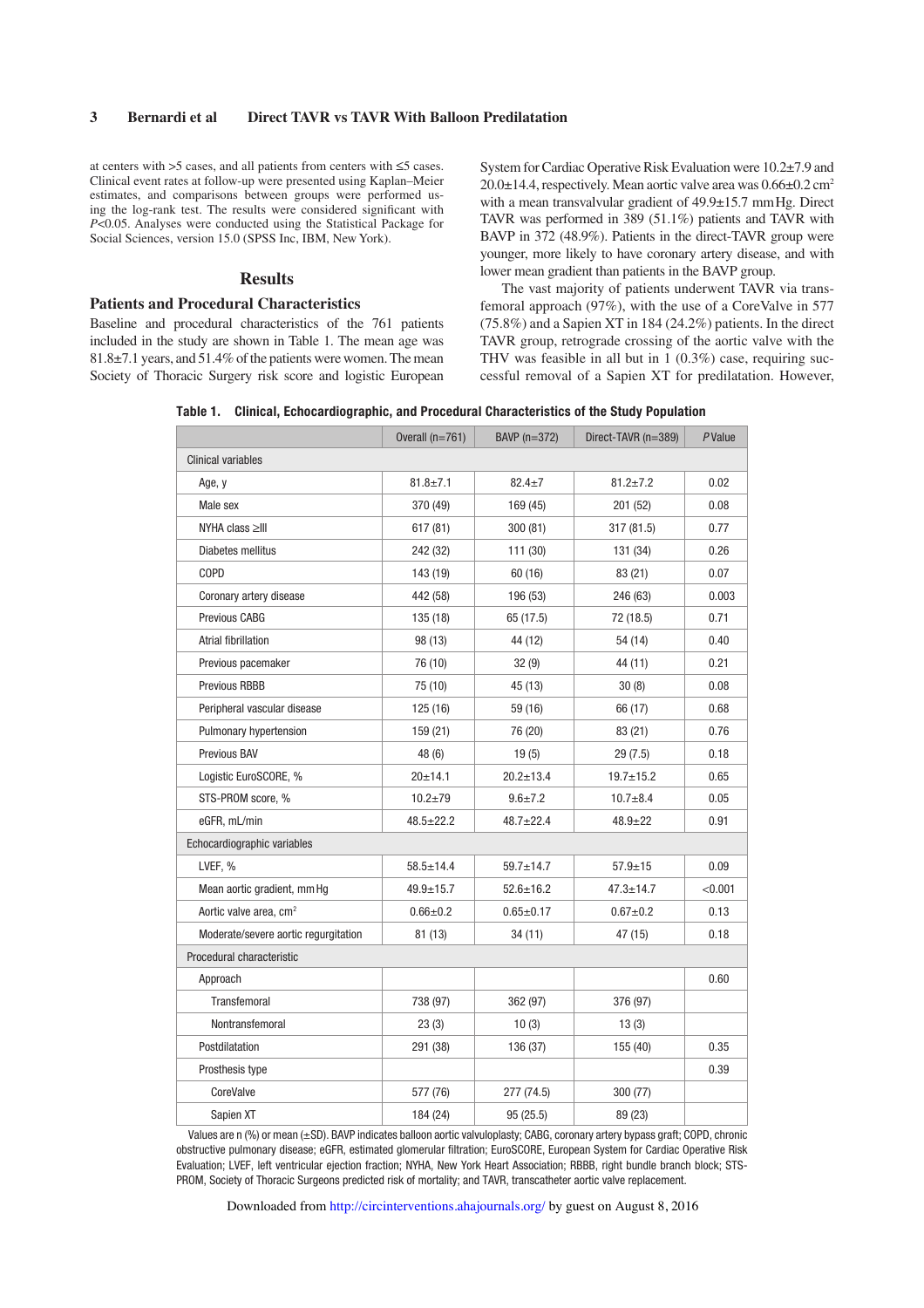in an additional 31 (8.0%) patients, other technical difficulties associated with the direct approach were encountered, including hemodynamic instability during THV positioning in severely stenosed valves in 11 patients; severe underexpansion of the CoreValve in heavily calcified aortic valves in 6 patients (1 patient with the need for removal of the entire system for predilatation, 1 patient with nose cone entrapment at the distal edge of the underexpanded prosthesis requiring parallel postdilatation for its removal, and 4 patients in which regular postdilatation was used to expand the CoreValve); major difficulty to cross the valve with a Sapien XT, requiring partial inflation of the distal portion of the delivery balloon to allow its passage in 5 cases; trapping of the Sapien XT distally inside the left ventricle, with the need for forceful pulling of the system, making accurate positioning more difficult in 5 patients; and coaxiality issues when positioning the CoreValve in severely calcified valves in 3 patients, requiring removal for predilatation in 2 cases. Therefore, in total, bailout predilatation was required in 4 (1%) cases in the direct TAVR group. None of these technical problems were reported when predilatation was performed. Postdilatation caused by paravalvular regurgitation or device underexpansion was necessary in 38.2% of the study population, with similar rates in both groups  $(P=0.35)$ .

After propensity score matching, a total of 215 matched patient pairs were obtained, and the baseline and procedural characteristics were similar between TAVR with or without BAVP (Table I in the Data Supplement). The differences among patients in both groups according to valve type are shown in Table II in the Data Supplement.

## **Short- and Midterm Outcomes**

The procedural, 30-day, and 1-year outcomes of BAVP versus direct-TAVR groups are shown in Table 2 and Table III in the Data Supplement (according to valve type). The device success rate was similar between both groups (81.2% versus 78.1%, respectively; *P*=0.3), as well as the other procedural outcomes, except for the mean transaortic gradient after TAVR, that was higher in the BAVP group  $(9.7\pm5.0$  versus 8.7±4.3 mmHg; *P*=0.007). Of note, among patients receiving a CoreValve, smaller prosthesis were implanted in the BAVP group, when compared with the direct-TAVR group (Table II in the Data Supplement). The rate of moderate/severe aortic regurgitation in the BAVP and direct-TAVR groups was similar at discharge (6.9% versus 8.4%, respectively; *P*=0.48; Figure 1). At 1-year follow-up, echocardiographic data were available in 285 patients (69% of the patients at risk). The rates of moderate/severe aortic regurgitation and the mean aortic gradient were similar between both groups (11% versus 13.3%; *P*=0.57 and 9.8±5.5 versus 8.7±4.3; *P*=0.09, respectively; Figure 1).

At 30 days, the incidence of all-cause death (7.6% versus 10%; *P*=0.25), cardiovascular death (7.3% versus 8.1%; *P*=0.66), all stroke or transient ischemic attack (3.1% versus 4.0%; *P*=0.46), and myocardial infarction (1.1% versus 1.6%; *P*=0.56) were similar between BAVP and the direct-TAVR groups, respectively. Likewise, at 1 year, no differences were observed in all-cause mortality (18.1% versus 24.5%; *P*=0.07), cardiovascular mortality (12.5% versus 16.5%; *P*=0.23), all stroke or transient ischemic attack (6.5% versus 7.4%; *P*=0.56), and myocardial infarction (1.8% versus 1.9%; *P*=0.75). Despite similar rates of new pacemaker implantation at 30 days (22.2% versus 20%; *P*=0.41) and 1 year (25.2% versus 22.2%; *P*=0.36), there was a higher rate of NOP-LBBB at 30 days (40.7% versus 29.7%; *P*=0.006) and 1 year (42.5% versus 29.7%; *P*=0.003) in the BAVP group. The composite end points of safety at 30 days (21.5% versus 20.8%; *P*=0.82) and clinical efficacy at 1 year (15.5% versus 21.7%; *P*=0.57) according to the Valve Academic Research Consortium-2 criteria were not different between both groups.

After propensity score matching, the procedural, 30-day, and 1-year outcomes were similar between the BAVP and direct-TAVR groups (Table 3). There was a nonstatistically significant trend toward a higher postprocedural mean gradient (9.6±5.2 versus 8.5±4.5; *P*=0.06) and NOP-LBBB at 30 days and 1 year (39.2% versus 30.4%; *P*=0.11 and 41.6% versus 30.4%; *P*=0.06) in the BAVP group (Table 3). Figure 2 depicts Kaplan–Meier cumulative all-cause mortality curves for groups with and without BAVP.

On multivariable analysis, variables identified as independent predictors of NOP-LBBB at 30 days after TAVR were the performance of BAVP (odds ratio, 1.78 [95% confidence interval, 1.22–2.60]; *P*=0.003) and the use of the self-expandable CoreValve device (odds ratio, 2.93 [95% confidence interval, 1.80–4.78; *P*<0.001]; Table 4).

## **Discussion**

The present real-world registry comparing the impact of 2 different TAVR techniques, with or without BAVP, demonstrated that direct-TAVR was feasible in the vast majority of patients, yet technical difficulties were encountered in up to 8.2% of the cases. In a midterm follow-up, the 2 THV implantation strategies provided similar echocardiographic and clinical outcomes, including all-cause and cardiovascular mortality, as well as the rates of cerebrovascular events. Nonetheless, BAVP was associated with a higher rate of NOP-LBBB, particularly in patients receiving a CoreValve.

Data supporting the direct-TAVR technique during TAVR procedures have been limited, with few information on clinical and echocardiographic outcomes, and an absence of a more in-depth periprocedural analysis of the technical difficulties encountered with the direct-TAVR approach. The present investigation, including both the Sapien XT and the CoreValve THV, has shown that direct TAVR was feasible in the vast majority of patients although significant technical difficulties were still encountered during direct THV implantation in 8.2% of the cases. This included the need for bailout BAVP (1% of the cases), hemodynamic instability, as well as THV coaxiality, expansion, and positioning issues. Our results are in line with previous smaller studies where direct TAVR has been shown to be feasible in the majority of the patients although such technical difficulties have also been reported.<sup>3-5,8</sup> Despite these technical difficulties, device success, strictly based on the Valve Academic Research Consortium-2 criteria, was similar with both implantation approaches, and also comparable to contemporary studies using the same criteria. In addition, our study has shown that over a midterm followup, the echocardiographic and clinical outcomes were similar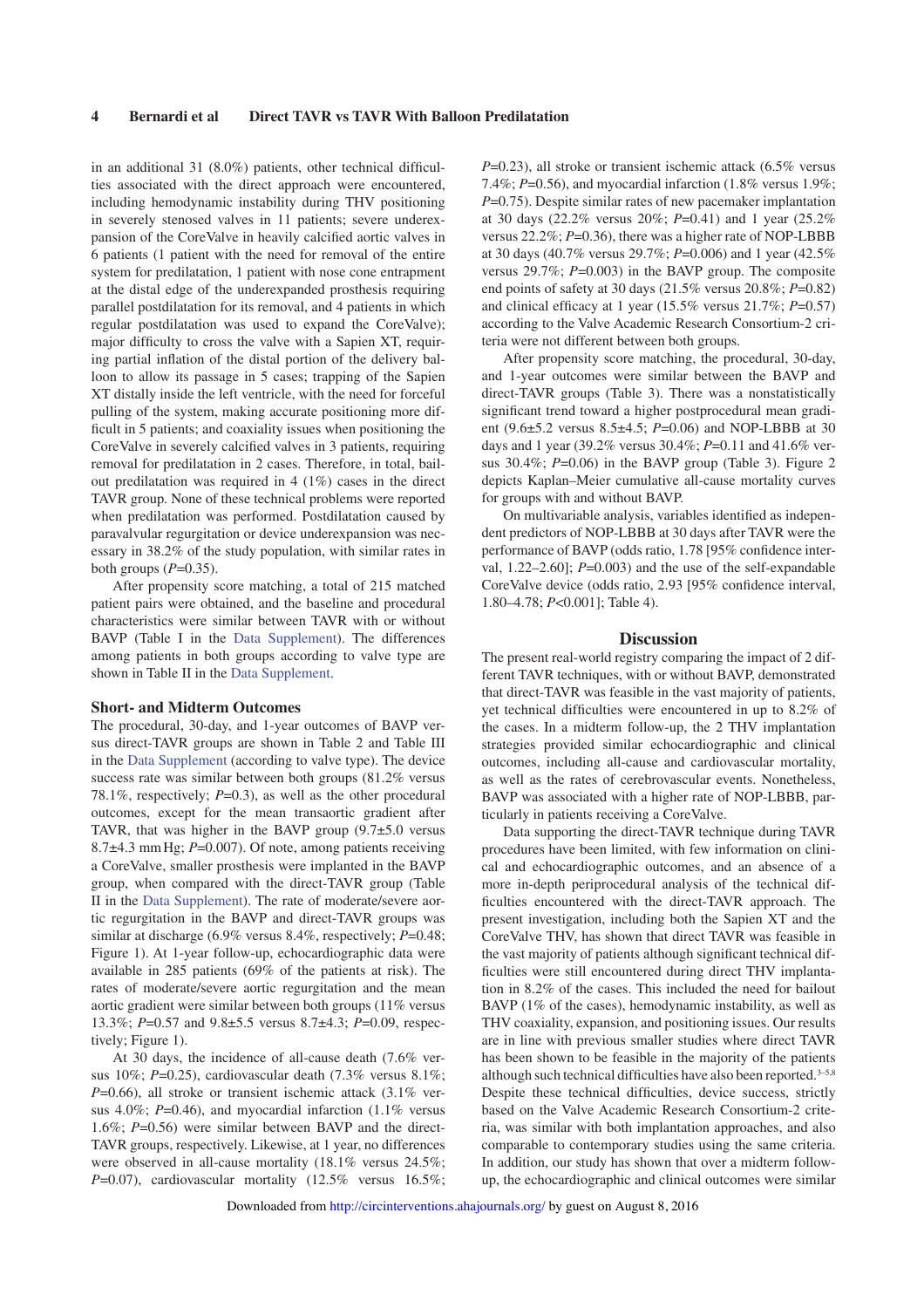|                                              | Overall $(n=761)$ | BAVP (n=372) | Direct-TAVR (n=389) | <b>P</b> Value |  |  |
|----------------------------------------------|-------------------|--------------|---------------------|----------------|--|--|
| Procedural outcomes                          |                   |              |                     |                |  |  |
| Device success*                              | 606 (79.6)        | 302 (81.2)   | 304 (78.1)          | 0.30           |  |  |
| Implantation of 2 prosthesis                 | 36(4.7)           | 16(4.3)      | 20(5.1)             | 0.58           |  |  |
| Prosthesis embolization                      | 25(3.3)           | 13(3.5)      | 12(3.1)             | 0.63           |  |  |
| Prosthesis malpositioning                    | 38(5)             | 17 (4.5)     | 21(5.4)             | 0.59           |  |  |
| LV perforation                               | 12(1.6)           | 7(1.9)       | 5(1.3)              | 0.51           |  |  |
| Coronary obstruction                         | 3(0.4)            | 2(0.5)       | 1(0.3)              | 0.54           |  |  |
| Aortic rupture                               | 2(0.3)            | 0            | 2(0.5)              | 0.17           |  |  |
| Moderate/severe aortic requrgitation         | 59 (7.7)          | 26(6.9)      | 33(8.4)             | 0.48           |  |  |
| Mean aortic gradient, mm Hg                  | $9.2 + 4.7$       | $9.7 + 5$    | $8.7 + 4.3$         | 0.007          |  |  |
| Immediate procedural mortality $(\leq 72 h)$ | 35(4.6)           | 14 (3.8)     | 21(5.4)             | 0.282          |  |  |
| 30-d outcomest                               |                   |              |                     |                |  |  |
| All-cause death                              | 8.8               | 7.6          | 10                  | 0.25           |  |  |
| Cardiovascular death                         | 7.7               | 7.3          | 8.1                 | 0.66           |  |  |
| All stroke/TIA                               | 3.6               | 3.1          | 4.0                 | 0.46           |  |  |
| All stroke                                   | 3.3               | 2.8          | 3.8                 | 0.85           |  |  |
| Disabling stroke                             | 1.9               | 2.2          | 1.6                 | 0.78           |  |  |
| Major vascular complication                  | 8.2               | 8.8          | 7.6                 | 0.78           |  |  |
| Life threatening/major bleeding              | 14.5              | 15.3         | 13.8                | 0.64           |  |  |
| Acute kidney injury (stages 2 and 3)         | 6.8               | 8.8          | 4.9                 | 0.06           |  |  |
| Myocardial infarction                        | 1.3               | 1.1          | 1.6                 | 0.56           |  |  |
| New pacemaker                                | 21.1              | 22.2         | 20                  | 0.41           |  |  |
| New-onset persistent LBBB                    | 35.2              | 40.7         | 29.7                | 0.006          |  |  |
| Early safety*                                | 21.2              | 21.5         | 20.8                | 0.82           |  |  |
| 1-y outcomest                                |                   |              |                     |                |  |  |
| All-cause death                              | 21                | 18.1         | 24.5                | 0.07           |  |  |
| Cardiovascular death                         | 14.2              | 12.5         | 16.5                | 0.23           |  |  |
| All stroke/TIA                               | $\overline{7}$    | 6.5          | 7.4                 | 0.56           |  |  |
| All stroke                                   | 6.2               | 5.5          | 6.8                 | 0.57           |  |  |
| Disabling stroke                             | 4.1               | 3.9          | 4.4                 | 0.85           |  |  |
| Myocardial infarction                        | 1.9               | 1.8          | 1.9                 | 0.75           |  |  |
| New pacemaker                                | 23.8              | 25.2         | 22.2                | 0.36           |  |  |
| New-onset persistent LBBB                    | 36.2              | 42.5         | 29.7                | 0.003          |  |  |
| Efficacy end point $(>30 d)^*$               | 18.3              | 15.5         | 21.7                | 0.57           |  |  |

#### **Table 2. Procedural, 30-Day, and 1-Year Outcomes of the Study Population**

Values are n (%) or mean±SD. BAVP indicates balloon aortic valvuloplasty; LBBB, left bundle branch block; LV, left ventricle; TAVR, transcatheter aortic valve replacement; and TIA, transient ischemic attack.

\*According to Valve Academic Research Consortium-2 criteria.7

between TAVR with and without BAVP, even after propensity score matching, including comparable rates of stroke.

The cerebrovascular events occurring during the TAVR procedures are multifactorial; nonetheless, it has been demonstrated that up to half of the events arise within 24 hours after the procedure and instrumentation of the aortic valve apparatus plays a major role.<sup>9,10</sup> This is supported by a previous study evaluating high-intensity transient signals with transcranial

Doppler showing that during all steps of the procedure highintensity transient signals were detected.10 Nonetheless, most high-intensity transient signals occurred on manipulation of the calcified aortic valve during positioning and implantation of the THV. Similarly, in another study specifically evaluating the factors associated with those acute events, both the balloon postdilatation and valve dislodgment/embolization increased in 2 to  $4x$  such risks, respectively.<sup>9</sup> In our study, the need for

<sup>†</sup>Kaplan–Meier events probability estimates.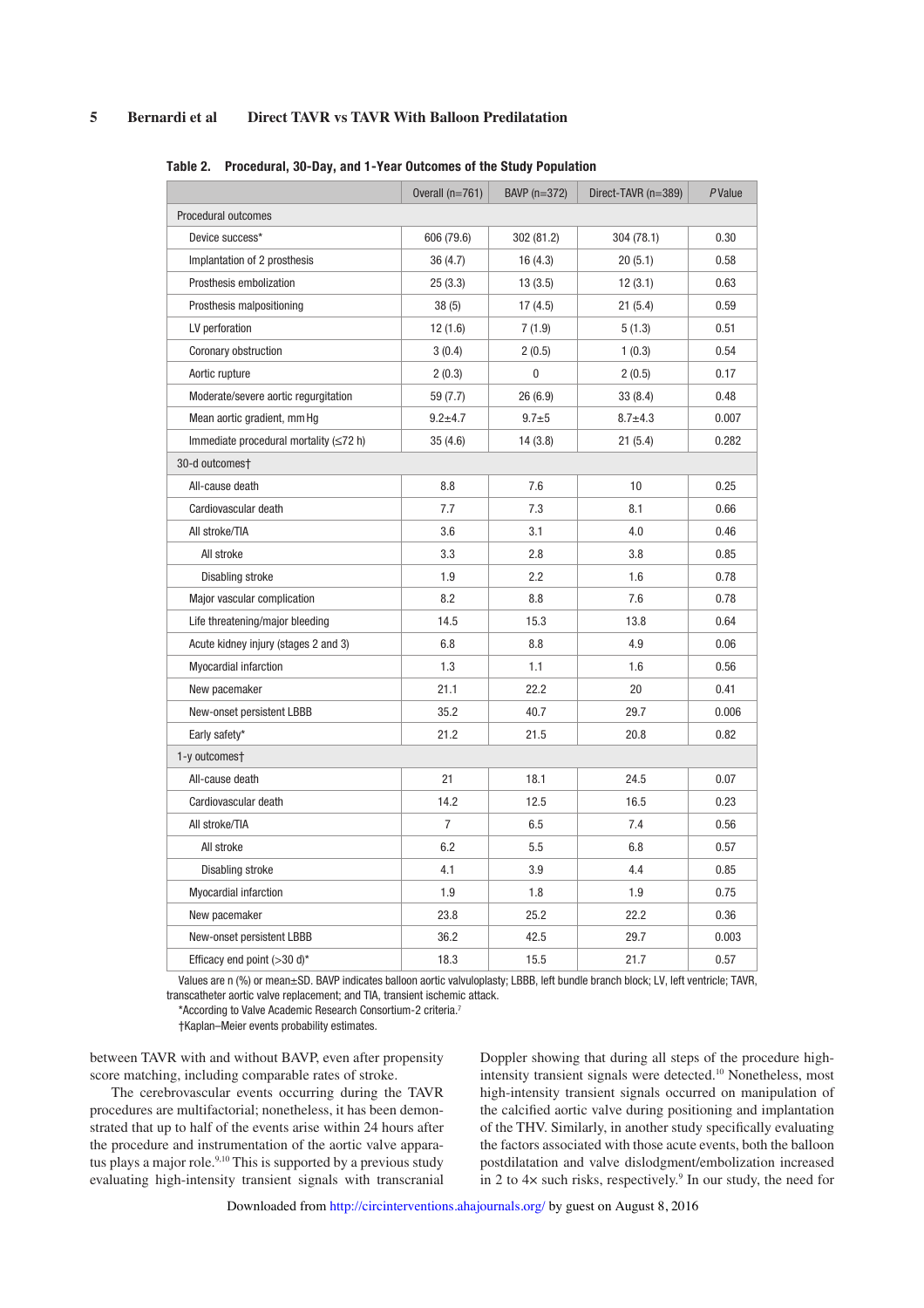

**Figure 1.** Changes in valve hemodynamics (mean aortic valve gradient and aortic valve area) according to the performance of balloon aortic valve predilatation (BAVP) at discharge and 1-year follow-up. Comparison of the valve hemodynamics including the mean aortic gradient (**A**) and aortic regurgitation grade (**B**) between the BAVP and direct-transcatheter aortic valve replacement (TAVR) groups at discharge and 1-year follow-up.

postdilatation did not differ in both groups with or without BAVP. Therefore, one might argue on why direct-TAVR did not ultimately reduce the risks of cerebrovascular events. The exact reasons are not completely understood, but we can speculate that the additional maneuvers needed to overcome the technical difficulties related to the direct TAVR technique might have significant adverse consequences during the procedure. In addition, BAVP may lead to a less traumatic crossing of the aortic valve by the THV, counterbalancing the risk of debris embolization attributed to the BAVP itself.11 This is also supported by a recent study showing a higher volume of cerebral ischemic lesions by diffusion-weighted magnetic resonance imaging in patients undergoing direct-TAVR in relation to patients undergoing TAVR with BAVP.<sup>12</sup> Furthermore, preparing the aortic valve with BAVP, especially in those patients with a larger burden of valve calcification, may offer more room and further decrease the risks of hemodynamic instability during device delivery, facilitating the proper position of the THV, potentially leading to a more precise deployment with better outcomes.13–15 In addition, preparation of the aortic valve could facilitate full and symmetrical expansion of the device, ultimately resulting in less paravalvular leak and minimal transaortic gradient. Finally, during balloon inflation for BAVP, there is the possibility of performing aortography that can assist in the evaluation of aortic annulus size and also assess the potential risk of coronary obstruction.16

With respect to the risks of conduction abnormalities after TAVR procedures, NOP-LBBB is one of the most frequent complications, occurring in ≈25% of the patients,<sup>17,18</sup> as in our study, where it developed in approximately one third of the patients. We have shown that avoiding BAVP seems to be a protective factor against the development of new LBBB, particularly with the self-expandable CoreValve device. We could speculate that less manipulation of the aortic valve and left ventricle outflow tract could translate into less injury to the conduction system. This is an important finding as NOP-LBBB can associate with lack of improvement in left ventricular ejection fraction, poorer functional status, and may also increase the risk of sudden death, especially in those patients with larger QRS.18–  $21$  Furthermore, a recent systematic review and meta-analysis including 17 studies showed that new-onset LBBB post TAVR is a marker of an increased risk of cardiac death and the need for permanent pacemaker implantation at 1-year follow-up.21

Of note, in a previous analysis of the Brazilian registry, with fewer patients and mostly with the CoreValve bioprosthesis, BAVP was associated with an increased need for permanent pacemaker implantation.15 This finding, which was not replicated in our expanded series, make us think that pacemaker implantation after TAVR may be influenced by multiple factors, including liberality of indication, previous conduction disturbances, and technical factors such depth of implantation of the THV and also BAVP. Therefore, we think that avoiding any conduction disturbance should always be desired and precluding BAVP might be particularly advisable in some situations during CoreValve implants, for instance, in patients with previous right bundle branch block, to reduce the risk of advanced AV block and the need for a permanent pacemaker implantation. Likewise, some patients do not tolerate well the rapid-pacing runs such as those with reduced left ventricular ejection fraction and severe pulmonary hypertension. Therefore, in such cases, probably direct-TAVR could be preferential and this will have to be evaluated in future studies.

#### **Limitations**

Although the present analysis comprises the largest cohort of TAVR-patients with and without BAVP before TAVR, the nonrandomized nature of this comparison, even after propensity matching score adjustment makes it susceptible to confounding and unmeasurable bias. Therefore, a more assertive comparison between these 2 different TAVR strategies in a properly designed randomized trial is warranted. Another important aspect of the study is that the learning curve may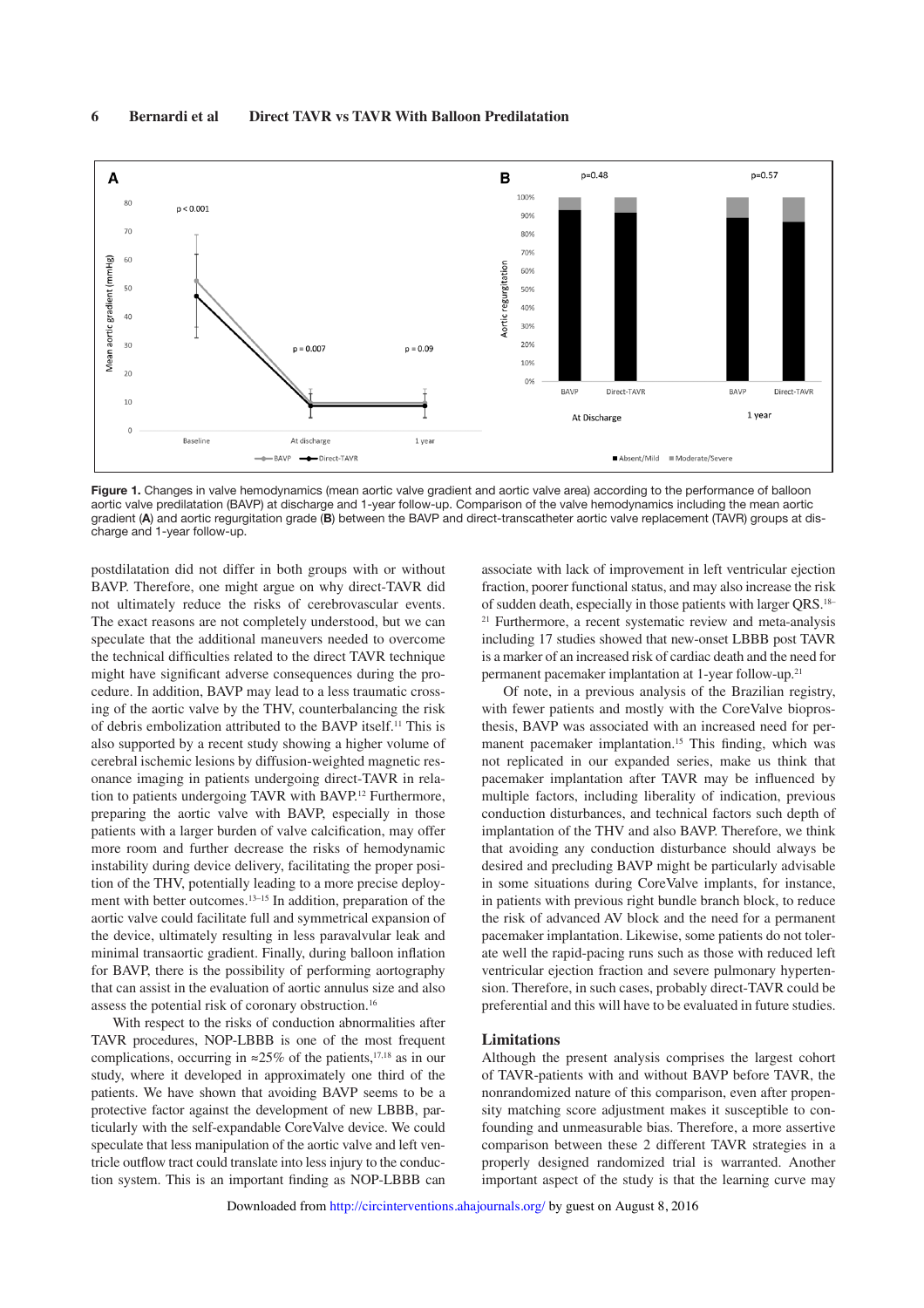|                                              | BAVP (n=215) | Direct-TAVR (n=215) | PValue |
|----------------------------------------------|--------------|---------------------|--------|
| Procedural outcomes                          |              |                     |        |
| Device success*                              | 175 (81.4)   | 167 (77.7)          | 0.40   |
| Implantation of 2 prosthesis                 | 9(4.2)       | 12(5.6)             | 0.50   |
| Prosthesis embolization                      | 6(2.8)       | 8(3.7)              | 0.59   |
| Prosthesis malpositioning                    | 9(4.2)       | 12(5.6)             | 0.50   |
| LV perforation                               | 4(1.9)       | 2(0.9)              | 0.41   |
| Coronary obstruction                         | 2(0.9)       | 0                   | 0.16   |
| Aortic rupture                               | $\pmb{0}$    | 1(0.5)              | 0.32   |
| Moderate/severe aortic regurgitation         | 17(7.9)      | 20 (9.2)            | 0.65   |
| Mean aortic gradient, mm Hg                  | $9.6 + 5.2$  | $8.5 + 4.5$         | 0.06   |
| Immediate procedural mortality $(\leq 72 h)$ | 7(3.3)       | 9(4.2)              | 0.61   |
| 30-d outcomest                               |              |                     |        |
| All-cause death                              | 7.5          | 7.6                 | 0.95   |
| Cardiovascular death                         | 7.0          | 6.2                 | 0.77   |
| All stroke/TIA                               | 2.8          | 4.4                 | 0.42   |
| All stroke                                   | 2.4          | 4.0                 | 0.45   |
| Disabling stroke                             | 1.9          | 2.5                 | 0.25   |
| Major vascular complication                  | 7.5          | 7.5                 | 0.88   |
| Life threatening/major bleeding              | 15.5         | 12.3                | 0.38   |
| Acute kidney injury (stages 2 and 3)         | 7.9          | 3.6                 | 0.15   |
| Myocardial infarction                        | 0.9          | 1.4                 | 0.65   |
| New pacemaker                                | 21.4         | 20.4                | 0.84   |
| New-onset persistent LBBB                    | 39.2         | 30.4                | 0.11   |
| Early safety*                                | 21.4         | 18.1                | 0.40   |
| 1-year outcomest                             |              |                     |        |
| All-cause death                              | 17.8         | 22                  | 0.34   |
| Cardiovascular death                         | 11.1         | 14.9                | 0.37   |
| All stroke/TIA                               | 5.3          | 6.8                 | 0.50   |
| All stroke                                   | 4.2          | 6.4                 | 0.34   |
| Disabling stroke                             | 2.5          | 4.9                 | 0.20   |
| <b>Myocardial infarction</b>                 | 2.1          | 1.4                 | 0.79   |
| New pacemaker                                | 26.1         | 21.3                | 0.49   |
| New-onset persistent LBBB                    | 41.6         | 30.4                | 0.06   |
| Efficacy end point $(>30 d)^*$               | 15.4         | 18.6                | 0.83   |

**Table 3. Procedural, 30-Day, and 1-Year Outcomes of the Propensity-Matched Population**

Values are n (%) or mean±SD. BAVP indicates balloon aortic valvuloplasty; LBBB, left bundle branch block; LV, left ventricle; TAVR, transcatheter aortic valve replacement; and TIA, transient ischemic attack.

\*According to Valve Academic Research Consortium-2 criteria.7

†Kaplan–Meier events probability estimates.

have acted as a confounder given that less experienced Heart Teams tend to perform BAVP more frequently and implant the CoreValve deeper than the more experience ones, what could have played a role in the higher incidence of NOP-LBBB in the BAVP group. As the information on the depth of the implantation was not available in this broad national registry, the analysis was adjusted for the learning curve (Table 4) to minimize this potential limitation. We should also acknowledge that our data were not adjusted by multidetector computed tomographic variables and that echocardiographic data, although based on local experienced echocardiographers evaluation, lack a centralized core laboratory evaluation. Furthermore, the difficulties encountered with the direct-TAVR approach were self-reported, so that less severe technical difficulties may have been under-reported by the operators. Moreover, in the present study, only the Sapien XT and the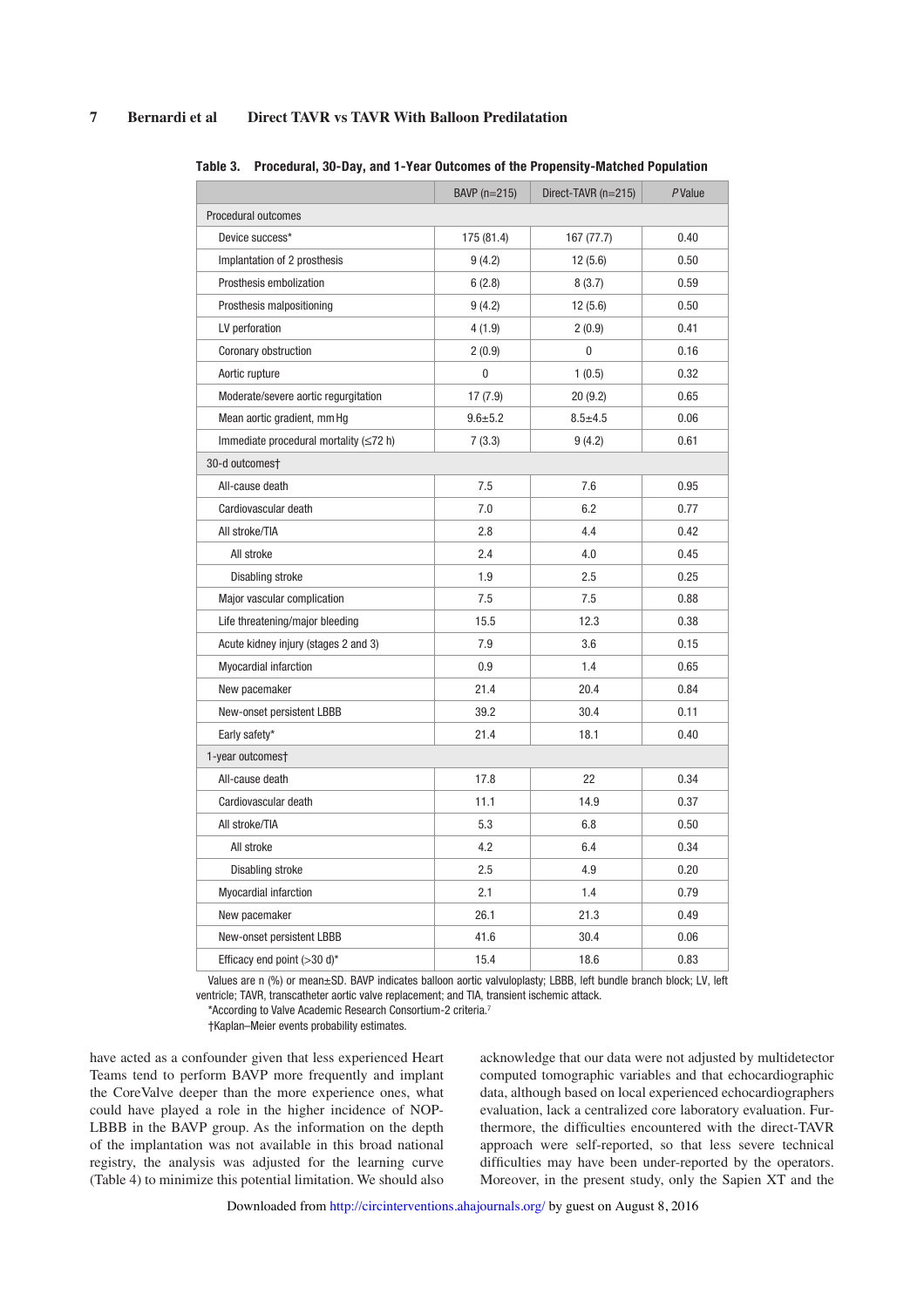

**Figure 2.** Kaplan–Meier mortality curves according to the performance of balloon aortic valve predilatation (BAVP). Kaplan–Meier mortality curves according to the performance of BAVP vs direct- transcatheter aortic valve replacement (TAVR) in the overall population (**A**) and after propensity score matching (**B**).

CoreValve were evaluated. Therefore, the present data may not apply for the newer generation of THV. Finally, because of the several statistical tests performed with respect to the outcomes, a type 1 error cannot be excluded, especially for significant results with  $P > 0.005$ .

In conclusion, the 2 TAVR strategies, with or without BAVP, provided similar clinical and echocardiographic outcomes over a midterm follow-up although BAVP was associated with a higher rate of NOP-LBBB, particularly in patients receiving a CoreValve. Although direct-TAVR was shown to be safe in the vast majority of the patients, in ≈10% of the cases technical difficulties were encountered while crossing, implanting, and expanding the THV system. Moreover, our study did not detect any positive impact on the rates of stroke with the direct technique, which was a theoretical advantage that has stimulated operators to perform TAVR without BAVP. Therefore, we think that BAVP should still be recommended

**Table 4. Multivariable Analysis of New Left Bundle Branch Block at 30 Days**

|                                | Univariable OR<br>$(95% \text{ Cl})$ | PValue  | Multivariable OR<br>$(95% \text{ Cl})$ | PValue  |
|--------------------------------|--------------------------------------|---------|----------------------------------------|---------|
| Age, y                         | $0.99(0.97 - 1.01)$                  | 0.340   | .                                      | .       |
| Coronary artery<br>disease     | $1.29(0.91 - 1.83)$                  | 0.149   | .                                      | .       |
| Mean aortic<br>gradient, mm Hq | $1.0(0.99 - 1.01)$                   | 0.591   | .                                      | .       |
| Early experience               | $1.08(0.63 - 1.86)$                  | 0.787   | .                                      | .       |
| CoreValve<br>implantation      | $2.98(1.87 - 4.75)$                  | < 0.001 | 2.90 (1.78-4.72)                       | < 0.001 |
| Performance of<br><b>BAVP</b>  | $1.63(1.15 - 2.30)$                  | 0.006   | $1.79(1.23 - 2.61)$                    | 0.002   |
| Balloon<br>postdilatation      | $0.90(0.63 - 1.28)$                  | 0.548   | .                                      | .       |

BAVP indicates balloon aortic valve predilatation; CI, confidence interval; and OR, odds ratio.

for the vast majority of the patients, especially for those with very calcified and very severe aortic stenosis, where BAVP is mandatory. BAVP should probably be performed with undersized balloons, facilitating valve positioning, deployment, and the proper THV expansion, while avoiding the risks associated with a more aggressive predilatation. Still, in those patients undergoing TAVR with a self-expandable valve, particularly in those with previous right bundle branch-block or in cases where a LBBB may have a detrimental impact on clinical outcomes, probably BAVP can be safely avoided.

#### **Disclosures**

Dr de Brito has served as proctor for Edwards LifeSciences and Medtronic. Drs Carvalho, Sarmento-Leite, Mangione, and Lemos have served as proctor for Medtronic. Dr Ribeiro has served as proctor for Edwards LifeSciences. Dr Grube has served as proctor for Medtronic and Boston Scientific. Dr Abizaid has received research grants from Edwards Lifesciences, Medtronic and Boston Scientific. Dr Rodés-Cabau has received research grants from Edwards Lifesciences, Medtronic, and St. Jude Medical.

#### **References**

- 1. Rodés-Cabau J. Transcatheter aortic valve implantation: current and future approaches. *Nat Rev Cardiol*. 2012;9:15–29. doi: 10.1038/ nrcardio.2011.164.
- 2. Jensen HA, Condado JF, Devireddy C, Binongo J, Leshnower BG, Babaliaros V, Sarin EL, Lerakis S, Guyton RA, Stewart JP, Syed AQ, Mavromatis K, Kaebnick B, Rajaei MH, Tsai LL, Rahman A, Simone A, Keegan P, Block PC, Thourani VH. Minimalist transcatheter aortic valve replacement: the new standard for surgeons and cardiologists using transfemoral access? *J Thorac Cardiovasc Surg*. 2015;150:833–839. doi: 10.1016/j.jtcvs.2015.07.078.
- 3. Grube E, Naber C, Abizaid A, Sousa E, Mendiz O, Lemos P, Kalil Filho R, Mangione J, Buellesfeld L. Feasibility of transcatheter aortic valve implantation without balloon pre-dilation: a pilot study. *JACC Cardiovasc Interv*. 2011;4:751–757. doi: 10.1016/j.jcin.2011.03.015.
- 4. Mendiz OA, Fraguas H, Lev GA, Valdivieso LR, Favaloro RR. Transcatheter aortic valve implantation without balloon predilation: a single-center pilot experience. *Catheter Cardiovasc Interv*. 2013;82:292– 297. doi: 10.1002/ccd.24805.
- 5. García E, Martín P, Hernández R, Rodríguez V, Fernández A, Gama V, Almería C, Macaya C. Feasibility and safety of transfemoral implantation of Edwards SAPIEN XT prosthesis without balloon valvuloplasty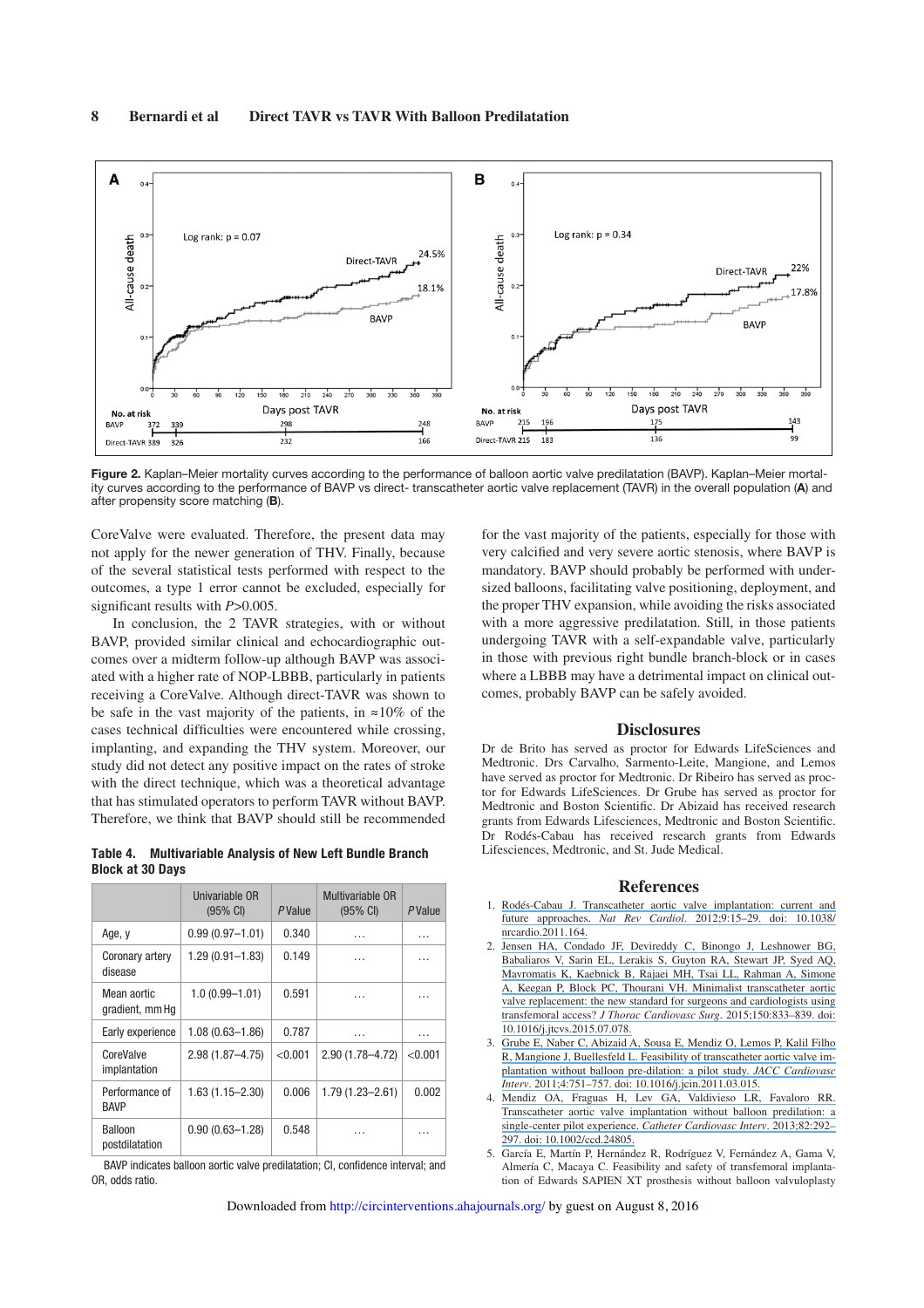in severe stenosis of native aortic valve. *Catheter Cardiovasc Interv*. 2014;83:791–795. doi: 10.1002/ccd.24766.

- 6. de Brito FS Jr, Carvalho LA, Sarmento-Leite R, Mangione JA, Lemos P, Siciliano A, Caramori P, São Thiago L, Grube E, Abizaid A; Brazilian TAVI Registry investigators. Outcomes and predictors of mortality after transcatheter aortic valve implantation: results of the Brazilian registry. *Catheter Cardiovasc Interv*. 2015;85:E153–E162. doi: 10.1002/ ccd.25778.
- 7. Kappetein AP, Head SJ, Généreux P, Piazza N, van Mieghem NM, Blackstone EH, Brott TG, Cohen DJ, Cutlip DE, van Es GA, Hahn RT, Kirtane AJ, Krucoff MW, Kodali S, Mack MJ, Mehran R, Rodés-Cabau J, Vranckx P, Webb JG, Windecker S, Serruys PW, Leon MB. Updated standardized endpoint definitions for transcatheter aortic valve implantation: the Valve Academic Research Consortium-2 consensus document. *J Am Coll Cardiol*. 2012;60:1438–1454. doi: 10.1016/j.jacc.2012.09.001.
- 8. Wendler O, Dworakowski R, Monaghan M, MacCarthy PA. Direct transapical aortic valve implantation: a modified transcatheter approach avoiding balloon predilatation. *Eur J Cardiothorac Surg*. 2012;42:734–736. doi: 10.1093/ejcts/ezs315.
- 9. Nombela-Franco L, Webb JG, de Jaegere PP, Toggweiler S, Nuis RJ, Dager AE, Amat-Santos IJ, Cheung A, Ye J, Binder RK, van der Boon RM, Van Mieghem N, Benitez LM, Pérez S, Lopez J, San Roman JA, Doyle D, Delarochellière R, Urena M, Leipsic J, Dumont E, Rodés-Cabau J. Timing, predictive factors, and prognostic value of cerebrovascular events in a large cohort of patients undergoing transcatheter aortic valve implantation. *Circulation*. 2012;126:3041–3053. doi: 10.1161/ CIRCULATIONAHA.112.110981.
- 10. Kahlert P, Al-Rashid F, Döttger P, Mori K, Plicht B, Wendt D, Bergmann L, Kottenberg E, Schlamann M, Mummel P, Holle D, Thielmann M, Jakob HG, Konorza T, Heusch G, Erbel R, Eggebrecht H. Cerebral embolization during transcatheter aortic valve implantation: a transcranial Doppler study. *Circulation*. 2012;126:1245–1255. doi: 10.1161/ CIRCULATIONAHA.112.092544.
- 11. Wang A, Harrison JK, Bashore TM. Balloon aortic valvuloplasty. *Prog Cardiovasc Dis*. 1997;40:27–36.
- 12. Bijuklic K, Haselbach T, Witt J, Krause K, Hansen L, Gehrckens R, Rieß FC, Schofer J. Increased risk of cerebral embolization after implantation of a balloon-expandable aortic valve without prior balloon valvuloplasty. *JACC Cardiovasc Interv*. 2015;8:1608–1613. doi: 10.1016/j. jcin.2015.07.013.
- 13. Petronio AS, Sinning JM, Van Mieghem N, Zucchelli G, Nickenig G, Bekeredjian R, Bosmans J, Bedogni F, Branny M, Stangl K, Kovac J, Schiltgen M, Kraus S, de Jaegere P. Optimal implantation depth and adherence to guidelines on permanent pacing to improve the results of transcatheter aortic valve replacement with the medtronic corevalve system: the CoreValve prospective, international, post-market ADVANCE-II Study. *JACC Cardiovasc Interv*. 2015;8:837–846. doi: 10.1016/j.jcin.2015.02.005.
- 14. Al Ali AM, Altwegg L, Horlick EM, Feindel C, Thompson CR, Cheung A, Carere RG, Humphries K, Ye J, Masson JB, Webb JG. Prevention and management of transcatheter balloon-expandable aortic valve malposition. *Catheter Cardiovasc Interv*. 2008;72:573–578. doi: 10.1002/ccd.21667.
- 15. Gensas CS, Caixeta A, Siqueira D, Carvalho LA, Sarmento-Leite R, Mangione JA, Lemos PA, Colafranceschi AS, Caramori P, Ferreira

MC, Abizaid A, Brito FS Jr; Brazilian Registry in Transcatheter Aortic Valve Implantation Investigators. Predictors of permanent pacemaker requirement after transcatheter aortic valve implantation: insights from a Brazilian registry. *Int J Cardiol*. 2014;175:248–252. doi: 10.1016/j. ijcard. $2014.05.020$ 

- 16. Ribeiro HB, Webb JG, Makkar RR, Cohen MG, Kapadia SR, Kodali S, Tamburino C, Barbanti M, Chakravarty T, Jilaihawi H, Paradis JM, de Brito FS Jr, Cánovas SJ, Cheema AN, de Jaegere PP, del Valle R, Chiam PT, Moreno R, Pradas G, Ruel M, Salgado-Fernández J, Sarmento-Leite R, Toeg HD, Velianou JL, Zajarias A, Babaliaros V, Cura F, Dager AE, Manoharan G, Lerakis S, Pichard AD, Radhakrishnan S, Perin MA, Dumont E, Larose E, Pasian SG, Nombela-Franco L, Urena M, Tuzcu EM, Leon MB, Amat-Santos IJ, Leipsic J, Rodés-Cabau J. Predictive factors, management, and clinical outcomes of coronary obstruction following transcatheter aortic valve implantation: insights from a large multicenter registry. *J Am Coll Cardiol*. 2013;62:1552–1562. doi: 10.1016/j. jacc.2013.07.040.
- 17. van der Boon RM, Nuis RJ, Van Mieghem NM, Jordaens L, Rodés-Cabau J, van Domburg RT, Serruys PW, Anderson RH, de Jaegere PP. New conduction abnormalities after TAVI–frequency and causes. *Nat Rev Cardiol*. 2012;9:454–463. doi: 10.1038/nrcardio.2012.58.
- 18. Urena M, Webb JG, Cheema A, Serra V, Toggweiler S, Barbanti M, Cheung A, Ye J, Dumont E, DeLarochellière R, Doyle D, Al Lawati HA, Peterson M, Chisholm R, Igual A, Ribeiro HB, Nombela-Franco L, Philippon F, Garcia del Blanco B, Rodés-Cabau J. Impact of new-onset persistent left bundle branch block on late clinical outcomes in patients undergoing transcatheter aortic valve implantation with a balloon-expandable valve. *JACC Cardiovasc Interv*. 2014;7:128–136. doi: 10.1016/j. icin.2013.08.015
- 19. Urena M, Webb JG, Eltchaninoff H, Muñoz-García AJ, Bouleti C, Tamburino C, Nombela-Franco L, Nietlispach F, Moris C, Ruel M, Dager AE, Serra V, Cheema AN, Amat-Santos IJ, de Brito FS, Lemos PA, Abizaid A, Sarmento-Leite R, Ribeiro HB, Dumont E, Barbanti M, Durand E, Alonso Briales JH, Himbert D, Vahanian A, Immè S, Garcia E, Maisano F, del Valle R, Benitez LM, García del Blanco B, Gutiérrez H, Perin MA, Siqueira D, Bernardi G, Philippon F, Rodés-Cabau J. Late cardiac death in patients undergoing transcatheter aortic valve replacement: incidence and predictors of advanced heart failure and sudden cardiac death. *J Am Coll Cardiol*. 2015;65:437–448. doi: 10.1016/j.jacc.2014.11.027.
- 20. Urena M, Webb JG, Tamburino C, Muñoz-García AJ, Cheema A, Dager AE, Serra V, Amat-Santos IJ, Barbanti M, Immè S, Briales JH, Benitez LM, Al Lawati H, Cucalon AM, García Del Blanco B, López J, Dumont E, Delarochellière R, Ribeiro HB, Nombela-Franco L, Philippon F, Rodés-Cabau J. Permanent pacemaker implantation after transcatheter aortic valve implantation: impact on late clinical outcomes and left ventricular function. *Circulation*. 2014;129:1233–1243. doi: 10.1161/ CIRCULATIONAHA.113.005479.
- 21. Regueiro A, Abdul-Jawad Altisent O, Del Trigo M, Campelo-Parada F, Puri R, Urena M, Philippon F, Rodés-Cabau J. Impact of new-onset left bundle branch block and periprocedural permanent pacemaker implantation on clinical outcomes in patients undergoing transcatheter aortic valve replacement: a systematic review and meta-analysis. *Circ Cardiovasc Interv*. 2016;9:e003635. doi: 10.1161/CIRCINTERVENTIONS.115.003635.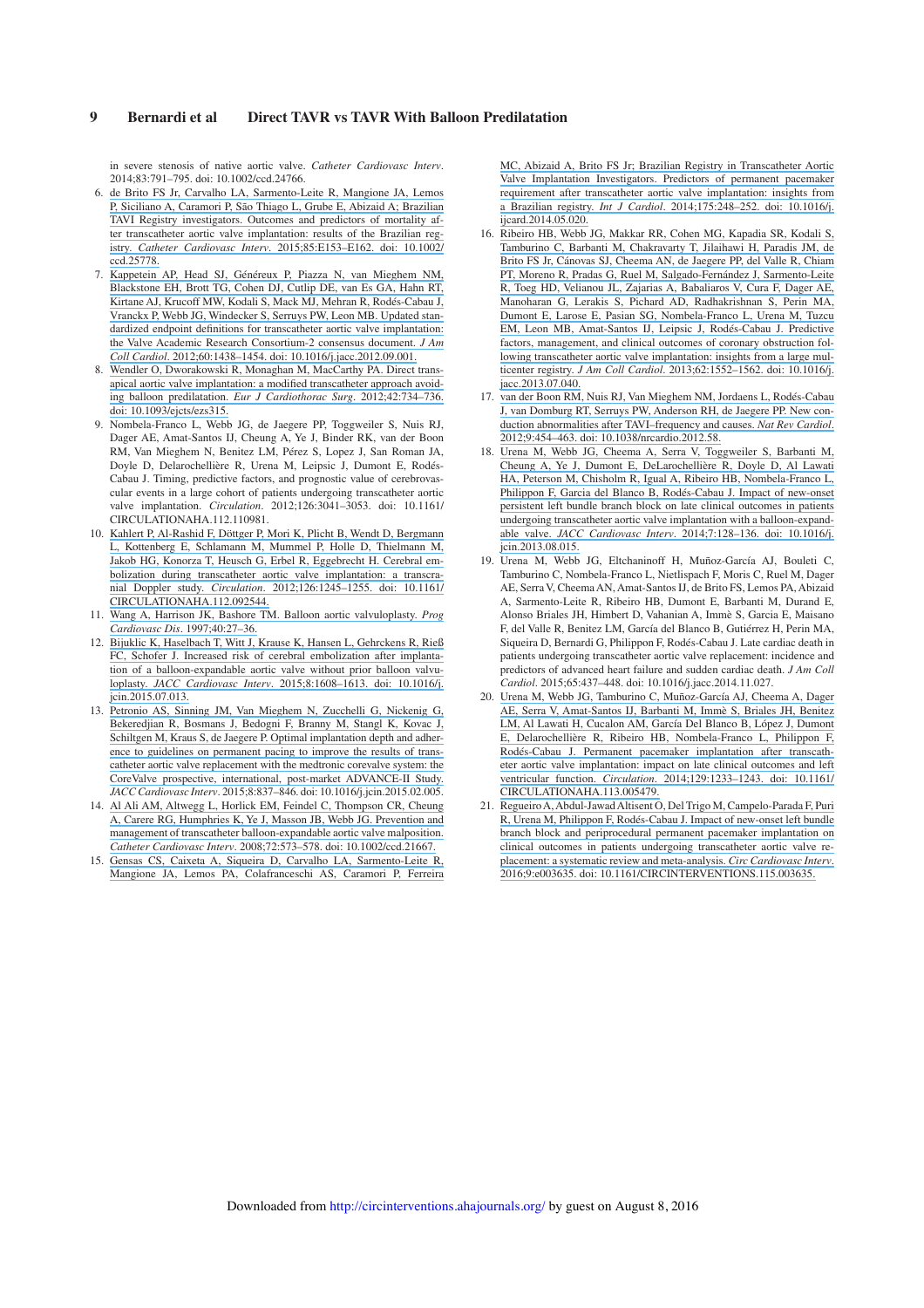



## **Registry Predilatation: Insights From the Brazilian Transcatheter Aortic Valve Replacement Direct Transcatheter Heart Valve Implantation Versus Implantation With Balloon**

Fábio S. de Brito, Jr A. Mangione, Pedro A. Lemos, Alexandre Abizaid, Eberhard Grube, Josep Rodés-Cabau and Fernando L.M. Bernardi, Henrique B. Ribeiro, Luiz A. Carvalho, Rogerio Sarmento-Leite, José

## Print ISSN: 1941-7640. Online ISSN: 1941-7632 Copyright © 2016 American Heart Association, Inc. All rights reserved. Avenue, Dallas, TX 75231 *Circulation: Cardiovascular Interventions* is published by the American Heart Association, 7272 Greenville doi: 10.1161/CIRCINTERVENTIONS.116.003605 *Circ Cardiovasc Interv.* 2016;9:

World Wide Web at: The online version of this article, along with updated information and services, is located on the

http://circinterventions.ahajournals.org/content/9/8/e003605

Data Supplement (unedited) at:

http://circinterventions.ahajournals.org/content/suppl/2016/08/05/CIRCINTERVENTIONS.116.003605.DC1.html

Answer document. under Services. Further information about this process is available in the Permissions and Rights Question and permission is being requested is located, click Request Permissions in the middle column of the Web page Clearance Center, not the Editorial Office. Once the online version of the published article for which in *Circulation: Cardiovascular Interventions* can be obtained via RightsLink, a service of the Copyright **Permissions:** Requests for permissions to reproduce figures, tables, or portions of articles originally published

http://www.lww.com/reprints **Reprints:** Information about reprints can be found online at:

http://circinterventions.ahajournals.org//subscriptions/ **Subscriptions:** Information about subscribing to *Circulation: Cardiovascular Interventions* is online at: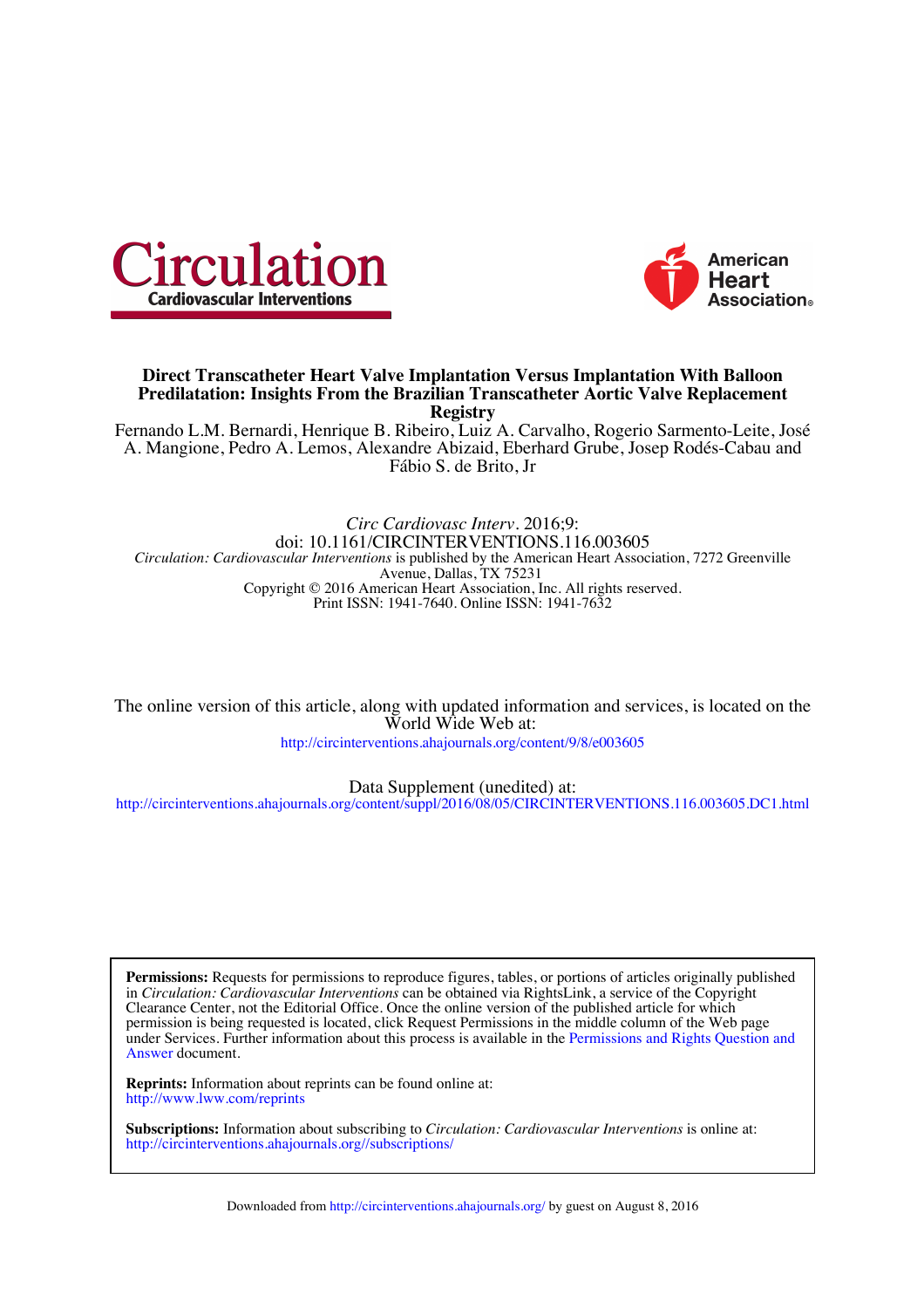|                                                                                       | <b>BAVP</b>     | <b>Direct-TAVR</b> | P     |
|---------------------------------------------------------------------------------------|-----------------|--------------------|-------|
| Variable                                                                              | $(n=215)$       | $(n=215)$          | value |
| <b>Clinical variables</b>                                                             |                 |                    |       |
| Age, years                                                                            | $82.2 \pm 6.7$  | $82.2 \pm 6.5$     | 0.98  |
| Male                                                                                  | 100(47)         | 103(48)            | 0.77  |
| NYHA class $\geq$ III                                                                 | 178 (83)        | 174(81)            | 0.62  |
| <b>Diabetes</b>                                                                       | 65(30)          | 64(30)             | 0.92  |
| <b>COPD</b>                                                                           | 31(14)          | 45(21)             | 0.08  |
| Coronary artery disease                                                               | 128(60)         | 125(58)            | 0.77  |
| Previous CABG                                                                         | 44 (21)         | 27(17)             | 0.39  |
| Atrial fibrillation                                                                   | 25(11)          | 17(12)             | 0.28  |
| Prior pacemaker                                                                       | 20(9)           | 31(14)             | 0.10  |
| <b>Prior RBBB</b>                                                                     | 23(11)          | 16(8)              | 0.17  |
| Peripheral vascular disease                                                           | 38(18)          | 28(13)             | 0.18  |
| Pulmonary hypertension                                                                | 43 (20)         | 42(20)             | 0.90  |
| Previous aortic balloon                                                               |                 |                    |       |
| valvuloplasty                                                                         | 15(7)           | 16(7)              | 0.85  |
| Logistic EuroSCORE, %                                                                 | $21 \pm 14.1$   | $19 \pm 14.8$      | 0.15  |
| STS-PROM score, %                                                                     | $10.4 \pm 7.9$  | $10.3 \pm 8.2$     | 0.96  |
| eGFR, ml/min                                                                          | $49 \pm 22.1$   | $46.4 \pm 20.5$    | 0.20  |
| Left bundle branch block                                                              | 30(15)          | 28(14)             | 0.27  |
| Echocardiographic variables                                                           |                 |                    |       |
| LVEF, %                                                                               | $58.4 \pm 15.3$ | $59.2 \pm 13.8$    | 0.60  |
| Mean aortic gradient, mmHg                                                            | $49.1 \pm 14.6$ | $49 \pm 15.3$      | 0.93  |
| Aortic valve area, cm <sup>2</sup>                                                    | $0.66 \pm 0.2$  | $0.66 \pm 0.2$     | 0.99  |
| Moderate/severe aortic                                                                |                 |                    |       |
| regurgitation                                                                         | 20(11)          | 19(11)             | 0.89  |
| <b>Procedural variables</b>                                                           |                 |                    |       |
| Approach                                                                              |                 |                    | 0.78  |
| Transfemoral approach                                                                 | 209 (97)        | 208 (97)           |       |
| Non transfemoral approach                                                             | 6(3)            | 7(3)               |       |
| Post-dilatation                                                                       | 72 (34)         | 83 (39)            | 0.27  |
| Prosthesis type                                                                       |                 |                    |       |
| CoreValve                                                                             | 160(74)         | 166(77)            | 0.50  |
| Sapien XT<br>Velues are $p(0/2)$ or mean $(18D)$ . Abbreviations as shown in Table 1. | 55 (26)         | 49 (23)            |       |

**Supplemental Table 1. Clinical, echocardiographic, and procedural characteristics of the propensity-matched population.** 

Values are n  $(^{\circ}\!\!\delta)$  or mean ( $\pm$ SD). Abbreviations as shown in Table 1.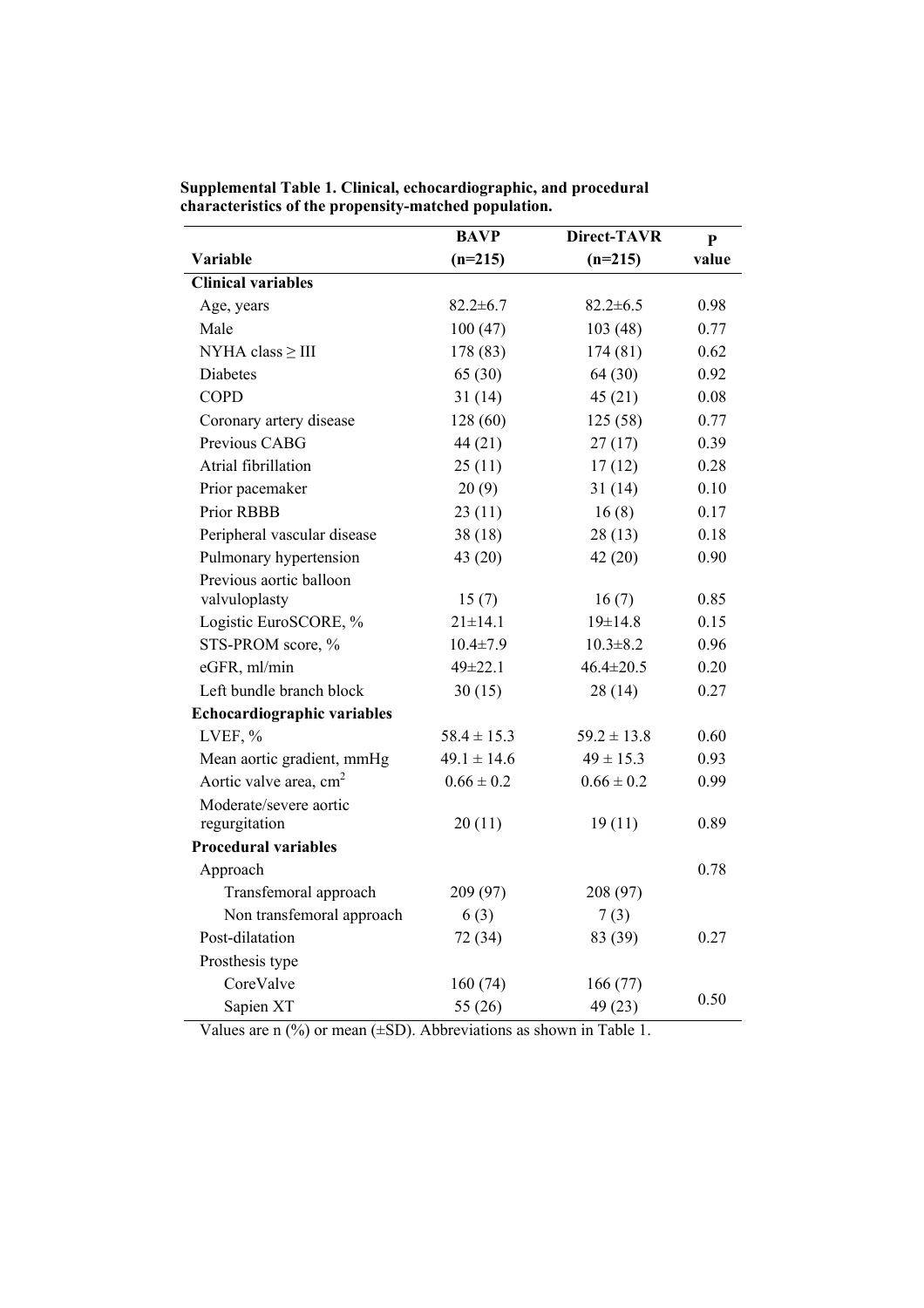|                                         | <b>CoreValve</b> |                    |         | <b>Sapien XT</b> |                    |         |
|-----------------------------------------|------------------|--------------------|---------|------------------|--------------------|---------|
|                                         | <b>BAVP</b>      | <b>Direct-TAVR</b> | P value | <b>BAVP</b>      | <b>Direct-TAVR</b> | P value |
|                                         | $(n = 277)$      | $(n = 300)$        |         | $(n = 95)$       | $(n = 89)$         |         |
| <b>Clinical variables</b>               |                  |                    |         |                  |                    |         |
| Age, years                              | $82.5 \pm 6.9$   | $80.8 \pm 7.4$     | 0.006   | $82 \pm 7.3$     | $82.3 \pm 6.5$     | 0.77    |
| Male sex                                | 131(47)          | 169(56)            | 0.03    | 38(40)           | 32(36)             | 0.57    |
| NYHA class $\geq$ III                   | 231 (83)         | 256 (85)           | 0.52    | 69(73)           | 61(68.5)           | 0.54    |
| Diabetes                                | 84 (30)          | 107(36)            | 0.17    | 27(28)           | 24(27)             | 0.82    |
| <b>COPD</b>                             | 45(16)           | 72(24)             | 0.02    | 15(16)           | 11(12)             | 0.50    |
| Coronary artery disease                 | 143 (52)         | 199(66)            | < 0.001 | 53 (56)          | 47(53)             | 0.68    |
| Previous CABG                           | 50(18)           | 55 $(18)$          | 0.93    | 15(16)           | 17(19)             | 0.55    |
| Atrial fibrillation                     | 34(13.5)         | 34(15)             | 0.82    | 7(7)             | 9(10)              | 0.11    |
| Prior pacemaker                         | 35(12)           | 28(10)             | 0.55    | 9(10)            | 4(4)               | 0.12    |
| Prior RBBB                              | 32(12)           | 25(9)              | 0.18    | 13(15)           | 5(6)               | 0.09    |
| Peripheral vascular<br>disease          | 48 (17)          | 53 $(18)$          | 0.91    | 11(12)           | 13(15)             | 0.54    |
| Pulmonary hypertension                  | 61(22)           | 76(25)             | 0.35    | 15(16)           | 7(8)               | 0.1     |
| Previous BAV                            | 14(5)            | 27(9)              | 0.07    | 5(5)             | 2(2)               | 0.45    |
| Logistic Euroscore, %                   | $20.6 \pm 13$    | $20.5 \pm 16$      | 0.92    | $18.9 \pm 13.6$  | $17 \pm 12.1$      | 0.34    |
| STS-PROM score, %                       | $9.4 \pm 7$      | $10.7 \pm 8.5$     | 0.03    | $10.2 \pm 8$     | $10.5 \pm 8.4$     | 0.81    |
| eGFR, ml/min                            | $48.4 \pm 21$    | $48.1 \pm 22$      | 0.88    | $49.8 \pm 26$    | $51.6 \pm 22$      | 0.62    |
| Echocardiographic                       |                  |                    |         |                  |                    |         |
| variables                               |                  |                    |         |                  |                    |         |
| LVEF, %                                 | $59.6 \pm 15$    | $57 \pm 15.3$      | 0.04    | $60 \pm 14$      | $61 \pm 14$        | 0.65    |
| Mean aortic gradient,<br>mmHg           | $51.8 \pm 16.4$  | $47.4 \pm 15$      | 0.001   | $54.7 \pm 15$    | $46.8 \pm 14$      | < 0.001 |
| Aortic valve area, cm <sup>2</sup>      | $0.66 \pm 0.2$   | $0.65 \pm 0.2$     | 0.26    | $0.65 \pm 0.2$   | $0.68 \pm 0.2$     | 0.24    |
| Aortic annulus, mm <sup>2</sup>         | $22.4 \pm 2.4$   | $23.9 \pm 3.4$     | < 0.001 | $22.3 \pm 2.6$   | $23.2 \pm 3.1$     | 0.10    |
| Moderate/severe aortic<br>regurgitation | 26(12)           | 37(15)             | 0.30    | 8(9)             | 10(13.5)           | 0.4     |
| <b>Procedural variables</b>             |                  |                    |         |                  |                    |         |
| Transfemoral approach                   | 267 (96)         | 287 (96)           | 0.66    | 95 (100)         | 89 (100)           | >0.99   |
| Post-dilatation                         | 105(38)          | 123(41)            | 0.45    | 31(33)           | 32(36)             | 0.63    |
| Prosthesis type/size                    |                  |                    | < 0.001 |                  |                    |         |
| Corevalve 26 mm                         | 122(44)          | 28.7               |         |                  |                    |         |
| Corevalve 29 mm                         | 140(50.5)        | 51.3               |         |                  |                    |         |
| Corevalve 31 mm                         | 15(5.5)          | 20.0               |         |                  |                    |         |
| Sapien XT 23 mm                         |                  |                    |         | 38(40)           | 40(45)             | 0.75    |
| Sapien XT 26 mm                         |                  |                    |         | 54 (57)          | 45 (52)            |         |
| Sapien XT 29 mm                         |                  |                    |         | 3(3)             | 3(3)               |         |

**Supplemental Table 2. Baseline and procedural characteristics of BAVP vs. direct-TAVR according to valve type** 

Values are n (%) or mean (±SD). Abbreviations as shown in Table 1.